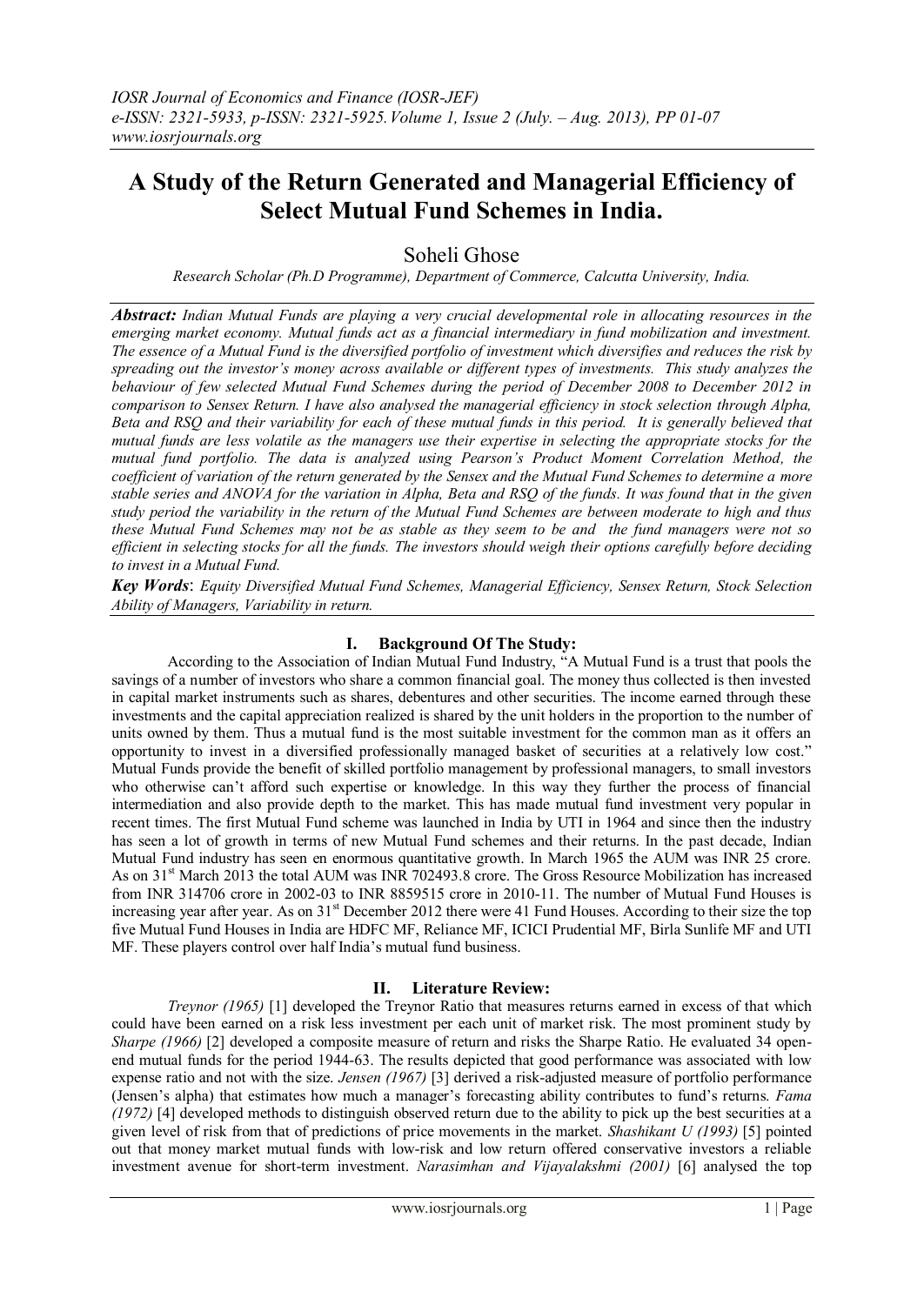holding of 76 mutual fund schemes from January 1998 to March 1999. The study showed that, 62 stocks were held in portfolio of several schemes, of which only 26 companies provided positive gains. The top holdings represented more than 90 percent of the total corpus in the case of 11 funds. The top holdings showed higher risk levels compared to the return. The correlation between portfolio stocks and diversification benefits was significant at one percent level for 30 pairs and at five percent level for 53 pairs. *Badrinath (2008)* [7] carried out a study on contra funds with a special emphasis on SBI Contra Fund and found that the performance of SBI Contra Fund was superior to that of the general equity diversified market. *Swaminathan (2011)* [8] analysed the performance of 130 open ended mutual fund schemes from April 2003 to March 2008. The results showed that the private sector schemes performed better than their public counterparts and growth schemes were the best schemes. *Shitole and Thyagarajan (2012)* [9] evaluated the performance of three AMCs, namely, ICICI Prudential AMC, HDFC AMC and Franklin Templeton AMC and opined that most funds were able to provide market related returns and many schemes outperformed their respective benchmark indices.

# **III. Objectives Of The Study:**

In the study I have analysed how few selected Mutual Fund Schemes behave during the period of December 2008 to December 2012 in comparison to the Sensex return. Before 2008 the Indian Financial Market was flourishing at an accelerated pace and the adverse effect of the Global economic crunch was felt only towards the latter half of 2008. Thus we have chosen a time period of December 2008 to December 2012 to study these mutual funds during the international financial crisis to understand their behaviour in volatile markets. The objectives of this study are as follows:

- 1. To understand the correlation between return generated by the selected Mutual Fund Schemes and Sensex.
- 2. To study the coefficient of variation between the Sensex return and mutual fund return.
- 3. To understand the Managerial Efficiency of the selected Mutual Fund Schemes in stock selection by analysing Alpha, Beta & RSQ.
- 4. To study the variation in Alpha Beta & RSQ of the selected mutual funds.

# **IV. Data Source And Research Methodology:**

*Data:* Data have been obtained from the official websites of the different mutual fund houses, websites of Bombay Stock Exchange (BSE) and National Stock Exchange (NSE), AMFI, SEBI (website as well as SEBI Handbook of Statistics on Indian Securities Market), RBI (website as well as RBI Handbook of Statistics on Indian Economy), valueresearchonline (website as well as Mutual Fund Year Book 2008 to 2013, Mutual Fund Insight Magazine January 2008 to January 2013, Wealth Insight Magazine January 2008 to January 2013), Personal Finance Investment Workbook, various reports and articles published in financial dailies, finance based magazines and periodicals.

*Sample:* First a sample of top 50 ranked Equity Diversified Mutual Funds of the year 2008 was taken. This ranking was done by Valueresearch an authentic and popular Mutual Fund Research organization. From here 12 schemes were selected at random. After the selection it was observed that there are 2 Public Sector Schemes, 3 Foreign Sector Schemes and 7 Private Sector Schemes. They are DSPBR Equity, DSPBR Top 100 Equity Reg G, DWS Investment Opportunities Reg ( 3 Foreign Sector Schemes ), HDFC Growth, ICICI Pru Infrastructure, Kotak Opportunities, Reliance Growth, Reliance Regular Savings Equity G, Sundaram Select Midcap Reg G, Tata Equity PE G ( 7 Private Sector Schemes ), SBI (Magnum) Contra G, UTI Dividend Yield ( 2 Public Sector Schemes ).

*Methodology*: In the first part of the study analysis of the correlation between the percentage return of all the 12 Mutual Fund Schemes and the percentage return of the Sensex was done. The correlation between the Log (Return of period't'/ Return of period't-1') is also analysed. Here every quarter of the study period has been considered i.e. starting from the Quarter January 08 to March 08 and ending with the Quarter October 12 to December 12. The data is analyzed using Pearson's Product Moment Correlation (Bivariate) Method (at 5% level of Significance, 2 tailed) to find whether there is any significant Correlation between the Sensex Return and return generated by the fund and the return generated by the company scrips over the study period. If the correlation coefficient  $(r)$  is greater than 0.5 it is considered to be significant and the corresponding  $p - value$  is less than 0.05. The higher the p-value is the less significant is the correlation. The 2 tailed tests have been considered as we are analyzing the positive as well as the negative effect of the correlation. Coefficient of Variation of these funds return with the sensex return has also been studied. In the second part of the study tests have been carried out to see the efficiency of the manager in stock selection and diversification of the funds by analysing the Alpha, Beta and R Square of the funds over a period of January 2010 to December 2012. Here the risk free return rate has been taken as 8% which is the approximate Average rate of Public Provident Fund prevalent rates between 2005 and 2012. This has been considered as the study period lies within this time frame. The analysis of the means and standard deviation between the Alpha, Beta and R Square of the funds through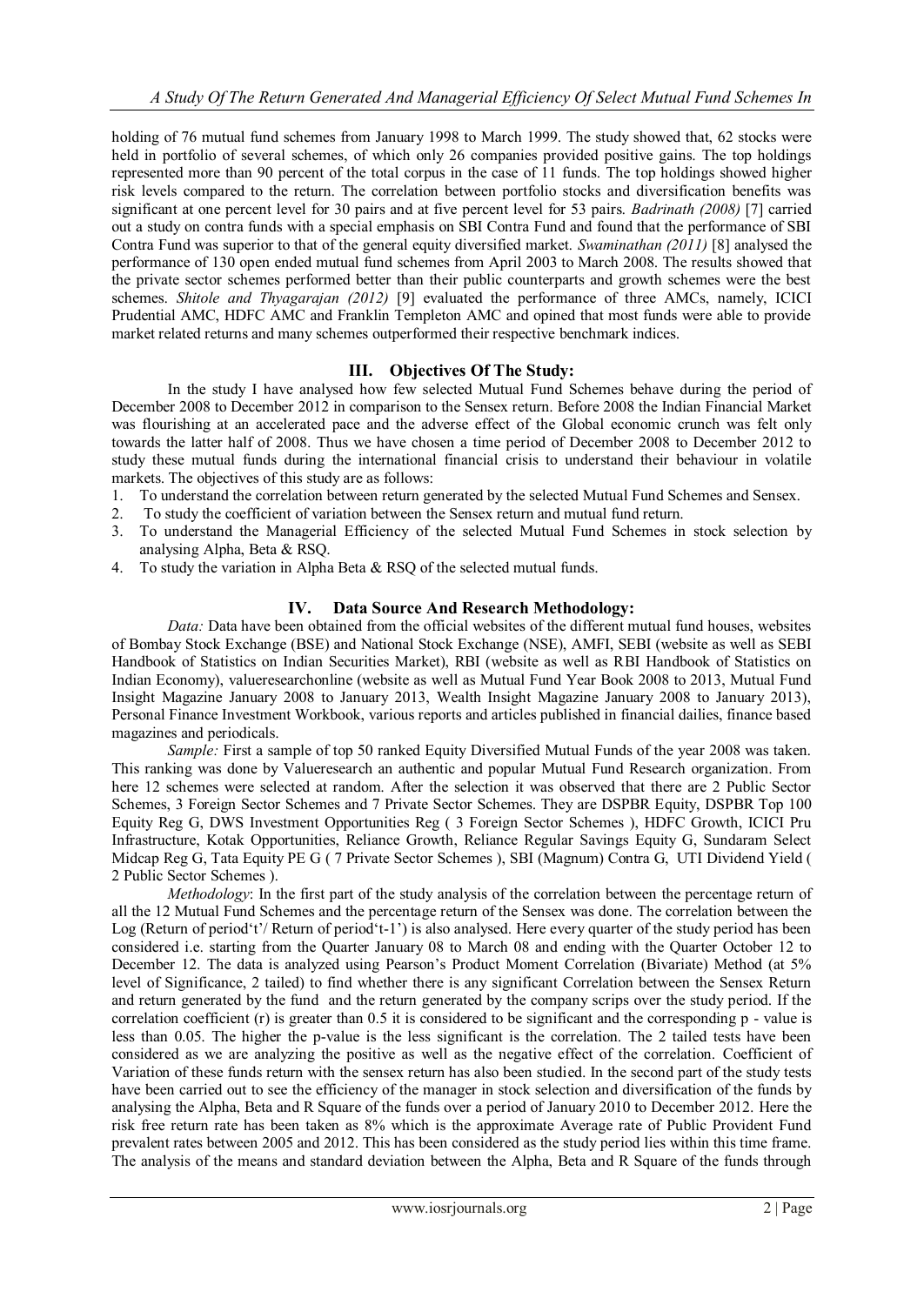ANOVA test between the individual funds across the chosen study period has also been done to see whether there is any statistically significant variation.

## **V. Analysis And Inferences:**

#### **5.1. Analysis Of The Individual Mutual Fund Schemes Return With Sensex Return:**

*Null Hypothesis HO: There is no correlation between Mutual Fund Returns and Sensex Return.*

*Alternate Hypothesis H1: There is correlation between Mutual Fund Returns and Sensex Return.*

Here I have taken two types of return. In the first case we have done the analysis between Percentage Return generated by individual Mutual Fund Schemes and Sensex. In the second case we have taken the Log form of the return which is Log (Return of period"t" / Return of period"t-1"). Thus Log (Return of period"t" / Return of period"t-1") of both Sensex Return and Mutual Fund Schemes Return has been put to the test of Correlation. We have used Pearson"s Correlation Coefficient test for the above analysis.

*5.1.1)* Here it is observed that there is a very high and significant correlation between the Percentage Sensex return and the Percentage return generated by each of the 12 Mutual Fund Schemes. Amongst the 12 Mutual Fund Schemes the highest correlation coefficient was found in Kotak Opportunities G (0.980) and Reliance Regular Savings Equity (0.979) and the lowest correlation coefficient was found in Sundaram Select Midcap Reg G (0.930) and DSPBR Equity (0.940). As we can see even the lowest value is quite significant. Thus the Sensex and thereby market fluctuations do affect the fund returns and the null hypothesis is rejected (Table 1.1). *5.1.2)* In the second type of return calculation with "LOG" data also we can see a very significant correlation between the Sensex return and the return generated by the individual Mutual Fund Schemes. The rationale behind choosing the LOG Return is to smoothen out the strong fluctuations in the return pattern. Amongst the 12 Mutual Fund Schemes the highest correlation coefficient was found in Reliance Regular Savings Equity G (0.973) and ICICI Pru Infrastructure (0.971) and the lowest correlation coefficient was found in Sundaram Select Midcap Reg G (0.904) and DSPBR Equity (0.921). As we can see even the lowest value is quite significant. Thus in the above analysis it is evident that there is a very significant correlation between Percentage and Log Return of the Mutual Fund Schemes and Sensex Returns (Table 1.2)

#### **5.2. Analysis Of The Coefficient Of Variation Of Individual Mutual Fund Schemes Return With Sensex Return:**

Here I have analyzed the coefficient of variation of the Mutual Fund Schemes and compared it with the Sensex variation. It is also observed that the Mutual Fund Schemes had very high variability especially that of DSPBR Equity (coefficient of variation  $= 7336.9$ ), DWS Investment Opportunity (coefficient of variation  $=$ 8877.95), ICICI Pru Infrastructure (coefficient of variation = 3073.72), Kotak Opportunities (coefficient of variation = 2429.11). The following Mutual Fund Schemes had comparatively lower Coefficient of Variation, Sundaram Select Midcap Reg G (591.32) and UTI Dividend Yield (680.26). The Coefficient of Variation of Sensex was 2466.84. Thus in some cases (Both DSPBR Equity and DWS Investment Opportunities Reg G are Foreign Sector Mutual Fund Schemes) the Mutual Fund Schemes have a massive variability in their return as compared to the Sensex. However few of the sample funds have shown less variability like UTI Dividend Yield (Public Sector Mutual Fund Scheme) thereby becoming the more reliable and stable series as compared to the other Mutual Fund schemes analyzed in this study (Table 2).

#### **5.3. Study of the Fund Managers Efficiency in Selecting Stocks for the Portfolio and Diversification of the Funds.**

Tests to see the efficiency of the manager in stock selection and diversification of the funds have been done. The alpha measure recognizes the ability of the fund manager in superior stock picking. A positive alpha value signifies positive stock selection ability by the fund manager and a negative alpha value suggests poor stock selection by the fund manager. Beta measures the systematic risk associated with the fund which exists because of the variability in the market return. R Square  $(R^2)$ , the coefficient of determination measures the extent of diversification which is used to reduce the degree of unique/systematic risk. The value ranges between 0 and 1. R Square value of 1 implies a completely diversified portfolio having zero unique risk. R Square and Beta help in understanding the relationship of the fund with its benchmark and the extent of market risk (Table 3).

It was observed that though in all the funds the RSQ was high indicating diversification to minimize Beta, the Alpha was negative in some funds. This indicated that the fund managers were not so efficient in selecting stocks for all the funds. This was probably because as the study period is during the global meltdown, it was difficult for the managers to predict the performance of a stock due to extreme fluctuation in the financial markets.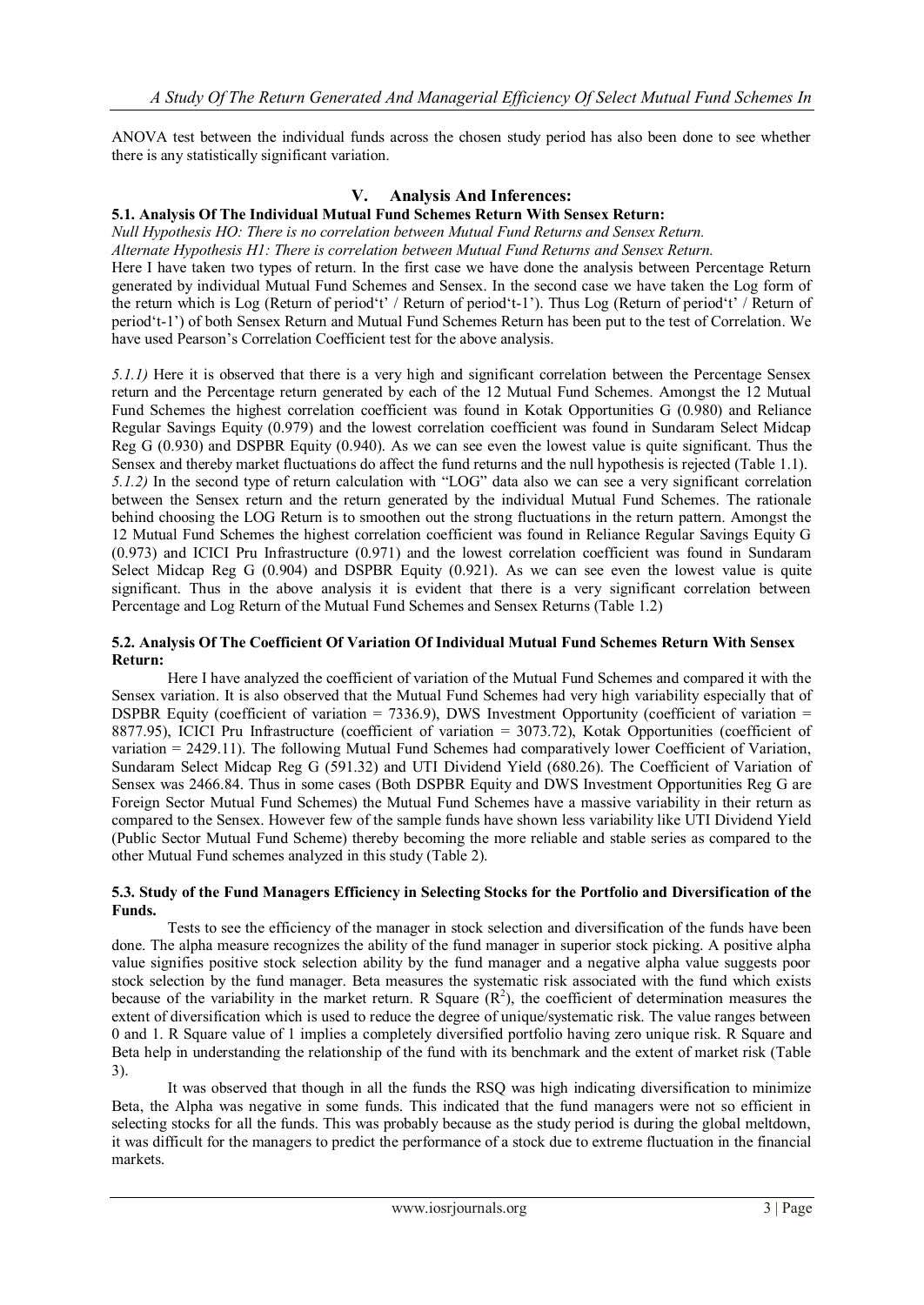#### **5.4. Analysis of Variance (ANOVA) between Alpha, Beta and R Square across the Funds**

*Null Hypothesis Ho: There is no significant variation in the means and standard deviations of the Alpha/Beta/RSQ of the funds across the study period.*

*Alternate Hypothesis H1: There is significant variation in the means and standard deviations of the Alpha/Beta/RSQ of the funds across the study period.*

5.4.1) In the case of Alpha, p value was less than 0.05 thereby rejecting the Null Hypothesis that there is no significant difference in the variance of Alpha across the funds. Thus the Alpha is different across the funds. The highest Mean Alpha was seen in UTI Dividend Yield (7.77), making the fund managers stock selection the most effective in this case and the lowest in ICICI Pru Infrastructure (-2.71), making the fund managers stock selection the least effective in this case.

5.4.2) In the case of Beta, p value was less than 0.05 thereby rejecting the Null Hypothesis that there is no significant difference in the variance of Beta across the funds. Thus the Beta is different across the funds. The highest Mean Beta thereby the highest Systematic Risk was seen in Sundaram Select Midcap Reg G (1.14) and the lowest in UTI Dividend Yield (0.78).

5.4.3) In the case of RSQ, p value was less than 0.05 thereby rejecting the Null Hypothesis that there is no significant difference in the variance of RSQ across the funds. Thus the RSQ is different across the funds. The highest Mean RSQ was seen in DSPRB Top 100 Equity Reg G and SBI ((Magnum)) Contra (0.96), making it the most diversified portfolio among the 12 funds studied here and the lowest in Sundaram Select Midcap Reg G (0.82), making it the least diversified portfolio in the sample studied.

Thus it can be inferred that there was significant variation in the Alpha, Beta and RSQ of the funds. It can also be said that UTI Dividend Yield is comparatively stable fund among the sample studied here in the context of the highest Mean Alpha and lowest Mean Beta. Its Mean RSQ was also moderate at 0.92. Thus the stock selection efficiency and diversification ability of the fund manager is better in this fund among the sample studied (Table 4).

|                                   | Sensex Percentage Return |  |  |  |  |  |
|-----------------------------------|--------------------------|--|--|--|--|--|
| <b>DSPBR Eq</b>                   | 0.940                    |  |  |  |  |  |
| DSPBR Top 100 Eq Reg G            | 0.977                    |  |  |  |  |  |
| <b>DWS</b> Investment Opportunity | 0.973                    |  |  |  |  |  |
| <b>HDFC</b> Growth                | 0.968                    |  |  |  |  |  |
| <b>ICICI</b> Pru Infra            | 0.971                    |  |  |  |  |  |
| Kotak Opportunity                 | 0.980                    |  |  |  |  |  |
| Reliance Growth                   | 0.970                    |  |  |  |  |  |
| Reliance Regular Savings Eq       | 0.979                    |  |  |  |  |  |
| SBI (Magnum) Contra               | 0.978                    |  |  |  |  |  |
| Sundaram Select Midcap Reg G      | 0.930                    |  |  |  |  |  |
| Tata Eq PE                        | 0.958                    |  |  |  |  |  |
| UTI Div Yield                     | 0.949                    |  |  |  |  |  |

**VI. TABLES**

**Table 1.1: Correlation between Mutual Fund Returns and Sensex Return (Percentage Data).**

|                                               | Sensex Log Return |
|-----------------------------------------------|-------------------|
| <b>DSPBR Eq</b>                               | 0.921             |
| DSPBR Top 100 Eq Reg G                        | 0.969             |
| DWS Inv Opportunity $\overline{\text{Reg G}}$ | 0.970             |
| <b>HDFC</b> Growth                            | 0.965             |
| ICICI Pru Infra                               | 0.971             |
| Kotak Opportunity                             | 0.970             |
| Reliance Growth                               | 0.958             |
| Reliance Regular Savings Eq                   | 0.973             |
| Sundaram Select Midcap Reg G                  | 0.904             |
| TATA Eq PE                                    | 0.948             |
| SBI Magnum Contra                             | 0.970             |
| UTI Div Yield                                 | 0.945             |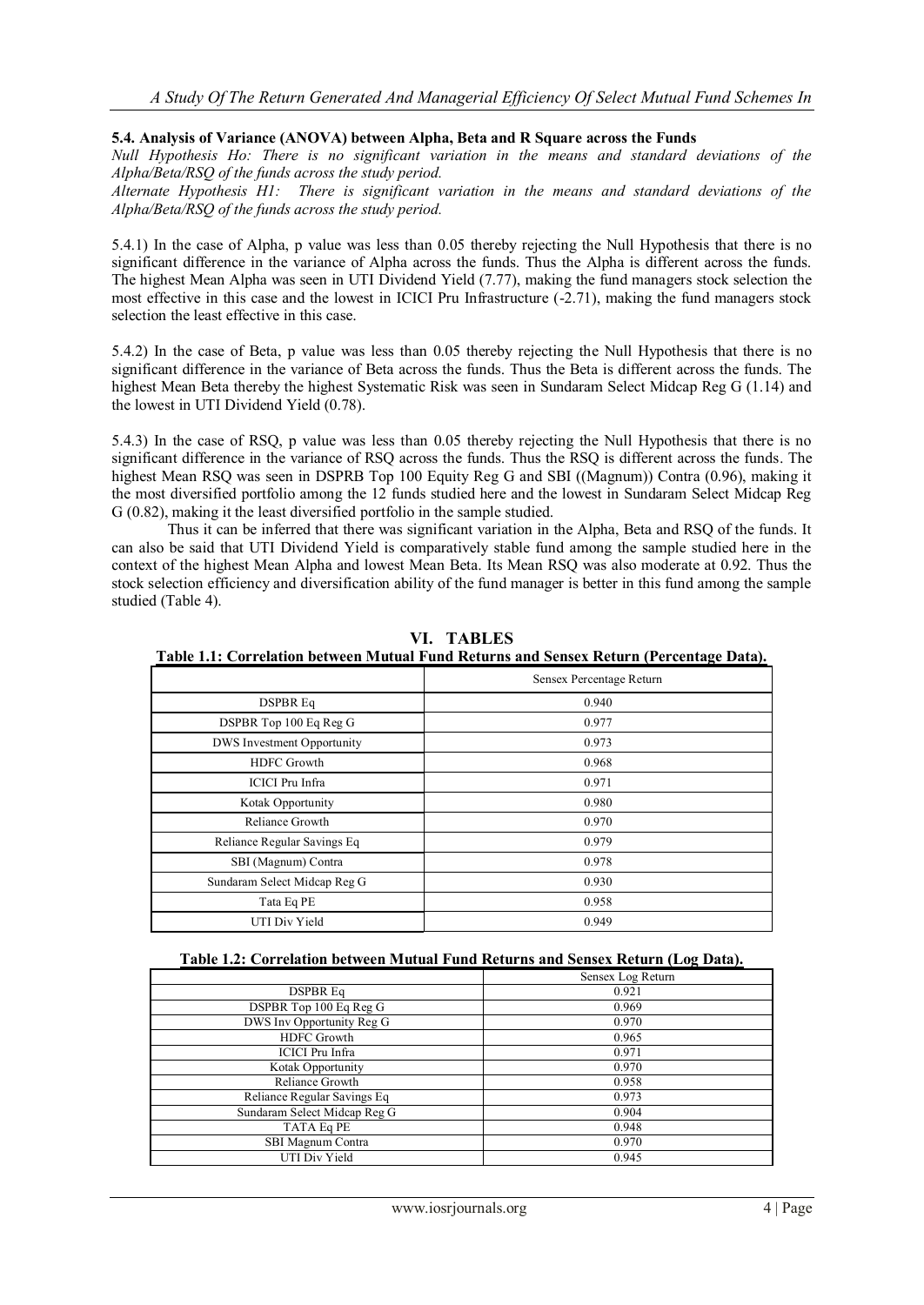|                                   | 1 apre 21 Cocmetent of Tamacon between matatan 1 and returns and school returns |
|-----------------------------------|---------------------------------------------------------------------------------|
|                                   | <b>Coefficient of Variation</b>                                                 |
| <b>DSPBR Eq</b>                   | 7336.90                                                                         |
| DSPBR Top 100 Eq Reg G            | 910.91                                                                          |
| <b>DWS</b> Investment Opportunity | 8877.95                                                                         |
| <b>HDFC</b> Growth                | 943.48                                                                          |
| <b>ICICI</b> Pru Infra            | 3073.72                                                                         |
| Kotak Opportunity                 | 2429.11                                                                         |
| Reliance Growth                   | 1299.52                                                                         |
| Reliance Regular Savings Eq       | 1072.24                                                                         |
| SBI (Magnum) Contra               | 2309.68                                                                         |
| Sundaram Select Midcap Reg G      | 591.85                                                                          |
| Tata Eq PE                        | 1221.32                                                                         |
| UTI Div Yield                     | 680.26                                                                          |
| Sensex                            | 2466.84                                                                         |

# **Table 2: Coefficient of Variation between Mutual Fund Returns and Sensex Return.**

# **Table 3: R Square, Alpha and Beta of the Mutual Fund Schemes.**

| <b>DSPBR Equity D</b>             | R Square | Alpha        | <b>Beta</b>  |  |  |
|-----------------------------------|----------|--------------|--------------|--|--|
| Jan $10$                          | 0.92     | 8.09         | 0.91         |  |  |
| Dec 10                            | 0.94     | 4.08         | 0.92         |  |  |
| Jan $11$                          | 0.94     | 6.32         | 0.88         |  |  |
| Dec 11                            | 0.91     | 4.65         | 0.89         |  |  |
| Jan 12                            | 0.91     | 5.27         | 0.9          |  |  |
| Dec 12                            | 0.87     | 2.09         | 0.86         |  |  |
| <b>DSPBR Top 100 Equity Reg G</b> |          |              |              |  |  |
| Jan 10                            | 0.96     | 6.58         | 0.84<br>0.82 |  |  |
| Dec 10                            |          | 0.96<br>2.49 |              |  |  |
| Jan 11                            | 0.97     | 4.8          | 0.79         |  |  |
| Dec 11                            | 0.97     | 3.63         |              |  |  |
| Jan 12                            | 0.96     | 0.82         |              |  |  |
| Dec 12                            | 0.95     | 2.03         | 0.85         |  |  |
| <b>DWS Investment Oppor Reg</b>   |          |              |              |  |  |
| Jan $10$                          | 0.95     | 7.12         | 0.97         |  |  |
| Dec 10                            | 0.95     | 3.41         | 0.93         |  |  |
| Jan 11                            | 0.95     | $-3.32$      | 0.91         |  |  |
| Dec 11                            | 0.92     | $-1.77$      | 0.86         |  |  |
| Jan 12                            | 0.93     | $-1.06$      | 0.85         |  |  |
| Dec 12                            | 0.89     | $-3.77$      | 0.86         |  |  |
| <b>HDFC</b> Growth                |          |              |              |  |  |
| Jan 10                            | 0.95     | 6.17         | 0.89         |  |  |
| Dec 10                            | 0.94     | 3.94         | 0.88         |  |  |
| Jan 11                            | 0.94     | 4.55         | 0.88         |  |  |
| Dec 11                            | 0.92     | 5.05         | 0.89         |  |  |
| Jan $12$                          | 0.94     | 7.26         | 0.88         |  |  |
| Dec 12                            | 0.93     | 3.85         | 0.85         |  |  |
| <b>ICICI Pru Infra</b>            |          |              |              |  |  |
| Jan 10                            | 0.94     | 6.8          | $\mathbf{1}$ |  |  |
| Dec 10                            | 0.95     | $-3.78$      | 0.95         |  |  |
| Jan 11                            | 0.95     | $-3.42$      | 0.94         |  |  |
| Dec 11                            | 0.95     | $-5.47$      | 0.85         |  |  |
| Jan 12                            | 0.94     | $-4.48$      | 0.87         |  |  |
| Dec 12                            | 0.92     | $-5.87$      | 0.95         |  |  |
| <b>Kotak Oppor G</b>              |          |              |              |  |  |
| Jan 10                            | 0.93     | 4.07         | 1.05         |  |  |
| Dec 10                            | 0.94     | $-2.21$      | 1.02         |  |  |
| Jan 11                            | 0.95     | $-0.27$      | 1.01         |  |  |
| Dec 11                            | 0.92     | 2.14         | 0.97         |  |  |
| Jan 12                            | 0.92     | 2.79         | 0.95         |  |  |
| Dec 12                            | 0.93     | 1.24         | 0.84         |  |  |
| <b>SBI Magnum Contra</b>          |          |              |              |  |  |
| Jan 10                            | 0.97     | 4.57         | 0.99         |  |  |
| Dec 10                            | 0.97     | $-0.68$      | $\mathbf{1}$ |  |  |
| Jan 11                            | 0.97     | $-0.38$      | $\mathbf{1}$ |  |  |
| Dec 11                            | 0.96     | $-1.36$      | 1.01         |  |  |
| Jan 12                            | 0.96     | $-1.62$      | $\mathbf{1}$ |  |  |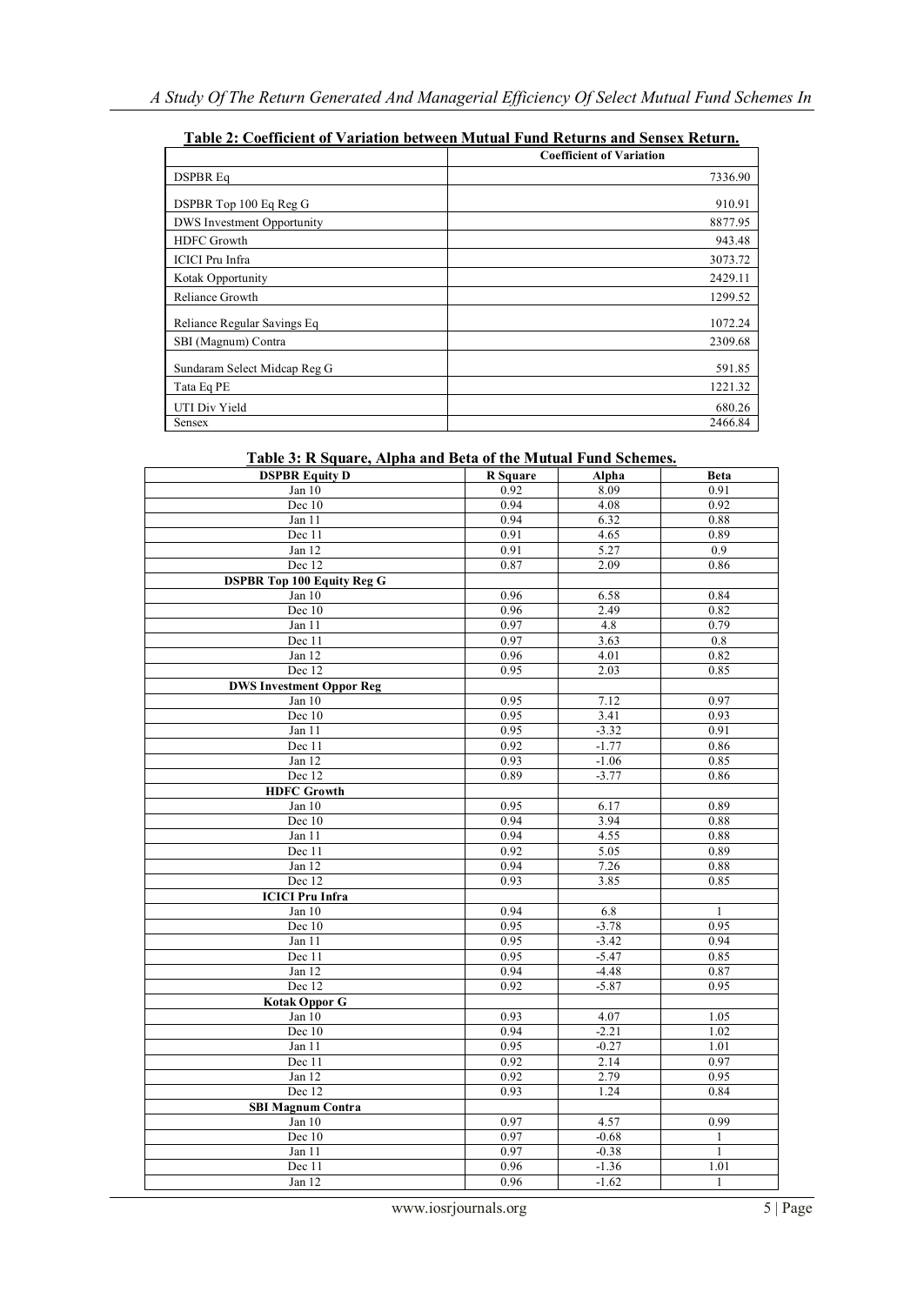| Dec 12                             | 0.91 | $-2.63$        | 0.88         |
|------------------------------------|------|----------------|--------------|
| <b>Reliance Growth</b>             |      |                |              |
| Jan 10                             | 0.93 | 7.27           | 1.01         |
| Dec 10                             | 0.93 | 2.16           | 0.99         |
| Jan 11                             | 0.93 | 3.81           | 0.98         |
| Dec 11                             | 0.9  | 2.65           | 1.01         |
| Jan 12                             | 0.91 | 4.38           | 1.01         |
| Dec 12                             | 0.85 | 1.1            | 0.91         |
| <b>Reliance Regular Savings Eq</b> |      |                |              |
| Jan 10                             | 0.87 | 13.15          | 1.08         |
| Dec 10                             | 0.92 | $\overline{4}$ | 1.05         |
| Jan 11                             | 0.92 | 4.26           | 1.05         |
| Dec 11                             | 0.89 | 2.62           | 1.07         |
| Jan 12                             | 0.9  | 4.06           | 1.06         |
| Dec 12                             | 0.85 | 2.59           | 0.94         |
| Sundaram Select Midcap Reg G       |      |                |              |
| Jan 10                             | 0.85 | 5.17           | 1.17         |
| Dec 10                             | 0.86 | 5.29           | 1.21         |
| Jan 11                             | 0.85 | 6.43           | 1.18         |
| Dec 11                             | 0.79 | 7.17           | 1.24         |
| Jan $12$                           | 0.8  | 9.02           | 1.19         |
| Dec $12$                           | 0.74 | 3.79           | 0.83         |
| <b>Tata Equity PE</b>              |      |                |              |
| Jan 10                             | 0.93 | 9.94           | 1.03         |
| Dec 10                             | 0.94 | 3.68           | 1.02         |
| Jan 11                             | 0.94 | 5.58           | $\mathbf{1}$ |
| Dec 11                             | 0.91 | 5.56           | 0.96         |
| Jan 12                             | 0.92 | 6.88           | 0.95         |
| Dec 12                             | 0.89 | 0.32           | 0.87         |
| <b>UTI Dividend Yld</b>            |      |                |              |
| Jan 10                             | 0.92 | 9.83           | 0.83         |
| Dec 10                             | 0.92 | 6.97           | 0.81         |
| Jan 11                             | 0.95 | 10.28          | 0.76         |
| Dec 11                             | 0.93 | 8.78           | 0.75         |
| Jan 12                             | 0.93 | 7.95           | 0.75         |
| Dec 12                             | 0.9  | 2.81           | 0.77         |

*A Study Of The Return Generated And Managerial Efficiency Of Select Mutual Fund Schemes In*

# **Table 4: Interaction between R Square, Alpha and Beta of the Mutual Fund Schemes.**

|                                        | <b>FUND</b>                                |                                                                      |                                                              |                                                       |                                                          |                                      |                                                         |                                                      |                                                                               |                                                                       |                                          |                                 |                                                  |                                                             |
|----------------------------------------|--------------------------------------------|----------------------------------------------------------------------|--------------------------------------------------------------|-------------------------------------------------------|----------------------------------------------------------|--------------------------------------|---------------------------------------------------------|------------------------------------------------------|-------------------------------------------------------------------------------|-----------------------------------------------------------------------|------------------------------------------|---------------------------------|--------------------------------------------------|-------------------------------------------------------------|
|                                        | $_{DS}$<br>P <sub>B</sub><br>R<br>EQ<br>л. | <b>DSPBR</b><br><b>TOP</b><br>100 EQ<br><b>REG G</b><br>$\mathbf{2}$ | <b>DWS</b><br><b>INV</b><br><b>OPPO</b><br><b>R REG</b><br>3 | <b>HDF</b><br>C<br><b>GRO</b><br>WT<br>H <sub>4</sub> | <b>ICIC</b><br>п<br>PRU<br><b>INFR</b><br>A <sub>5</sub> | KOT<br>AК<br><b>OPP</b><br>OR G<br>6 | <b>SBI</b><br>(MAGN<br>UM)<br><b>CONT</b><br><b>RA7</b> | <b>RELI</b><br><b>ANCE</b><br><b>GRO</b><br>WTH<br>8 | <b>RELIANC</b><br>Е<br><b>REGULA</b><br>$\mathbf R$<br><b>SAVINGS</b><br>EQ 9 | <b>SUNDARA</b><br><b>M SELECT</b><br><b>MIDCAP</b><br><b>REG G 10</b> | <b>TA</b><br><b>TA</b><br>EQ<br>PE<br>11 | UTI<br><b>DIV</b><br>YL<br>D 12 |                                                  |                                                             |
|                                        | Me<br>an<br>Ŧ<br><b>SD</b>                 | $Mean \pm$<br><b>SD</b>                                              | <b>Mean</b><br>$\pm$ SD                                      | Mea<br>$n \pm$<br>SD                                  | <b>Mean</b><br>$\pm$ SD                                  | Mean<br>$\pm$ SD                     | $Mean \pm$<br><b>SD</b>                                 | Mean<br>$\pm$ SD                                     | $Mean \pm SD$                                                                 | $Mean \pm SD$                                                         | Mea<br>$n \pm$<br><b>SD</b>              | Mea<br>$n \pm$<br>SD            | P<br>$\overline{\mathbf{v}}$<br>A<br>L<br>U<br>E | <b>SIG</b><br><b>NIF</b><br><b>ICA</b><br>NC<br>$\mathbf E$ |
| $\mathbb{R}$<br>S<br>q<br>u<br>ar<br>е | 0.9<br>2±<br>0.0<br>3                      | $0.96 \pm$<br>0.01                                                   | $0.93 \pm$<br>0.02                                           | 0.94<br>Ŧ<br>0.01                                     | $0.94 \pm$<br>0.01                                       | $0.93 \pm$<br>0.01                   | $0.96 \pm$<br>0.02                                      | $0.91 \pm$<br>0.03                                   | $0.89 \pm 0.03$                                                               | $0.82 \pm 0.05$                                                       | 0.92<br>Ŧ<br>0.02                        | 0.92<br>Ŧ<br>0.02               | $\leq 0$<br>$\overline{0}$<br>01                 | s                                                           |
| $\mathbf{A}$<br>lp<br>ħ<br>a           | 5.0<br>8 ±<br>2.0<br>4                     | $3.92 \pm$<br>1.65                                                   | $0.1 \pm$<br>4.28                                            | 5.14<br>Ŧ<br>1.34                                     | $-2.7 \pm$<br>4.75                                       | $1.29 \pm$<br>2.25                   | $-0.35 \pm$<br>2.54                                     | $3.56 \pm$<br>2.16                                   | $5.11 \pm 4.01$                                                               | $6.14 \pm 1.82$                                                       | 5.33<br>Ŧ<br>3.21                        | 7.77<br>Ŧ<br>2.71               | < 0<br>$\Omega$<br>01                            | s                                                           |
| B<br>et<br>a                           | 0.8<br>9±<br>0.0<br>$\overline{2}$         | $0.82 \pm$<br>0.02                                                   | $0.9 \pm$<br>0.05                                            | 0.88<br>Ŧ<br>0.02                                     | $0.93 \pm$<br>0.06                                       | $0.97 +$<br>0.07                     | $0.98 \pm$<br>0.05                                      | $0.98 \pm$<br>0.04                                   | $1.04 \pm 0.05$                                                               | $1.14 \pm 0.15$                                                       | 0.97<br>Ŧ<br>0.06                        | 0.78<br>Ŧ<br>0.03               | < 0<br>$\overline{0}$<br>01                      | s                                                           |

## **6.1) Analysis 1:**

# **VII. Conclusion:**

*6.1.1)* There is a statistically significant correlation between the Sensex return and the return generated by the individual Mutual Fund Schemes. The Sensex and thereby market fluctuations do affect the fund returns and the null hypothesis is rejected.